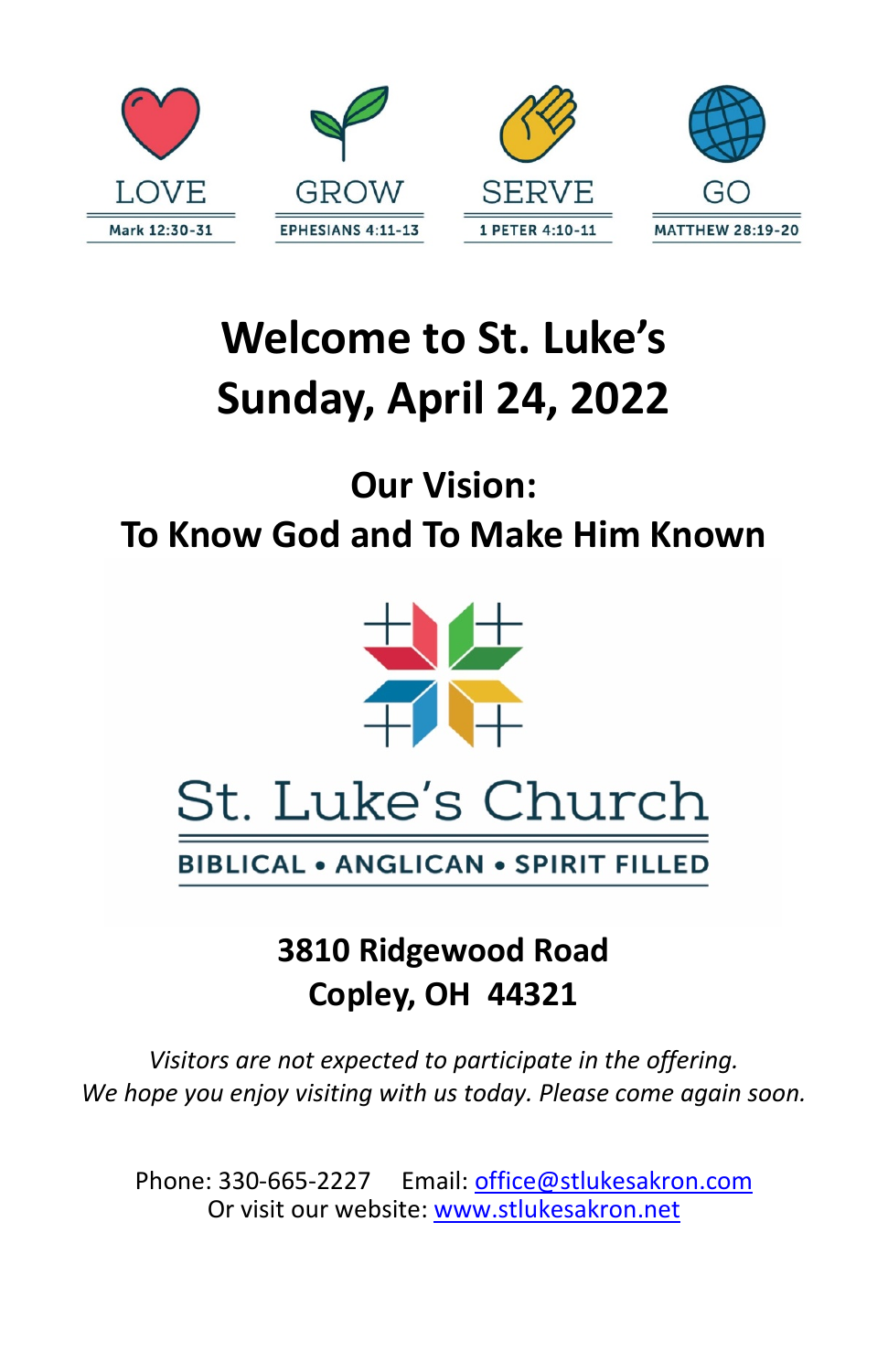#### **Processional Hymn**

#### **"He Has Risen"**

 Chorus: He has risen, He has risen, He has risen, Jesus is Alive!

When the life flowed from His body, Seemed like Jesus' mission failed. But His sacrifice accomplished Vict'ry over sin and Hell! (Chorus)

In the grave God did not leave Him, For His body to decay. Raised to life, a great awak'ning, Satan's pow'r He overcame. (Chorus)

If there were no resurrection, We, ourselves, could not be raised. But the Son of God is living, So our hope is not in vain! (Chorus)

When the Lord rides out of Heaven, Mighty angels at His side, They will sound the final trumpet, From the grave we shall arise!

He has given life immortal, We shall see Him face to face. Through eternity we'll praise Him. Christ, the Champion of our faith! (Chorus)

Gerald Coates | Noel Richards | Tricia Richards © 1993 Thankyou Music (Admin. by Capitol CMG Publishing) CCLI 73146

#### **Welcome and Call to Worship**

Celebrant: Bless the Lord who forgives all our sins. **All: His mercy endures forever.**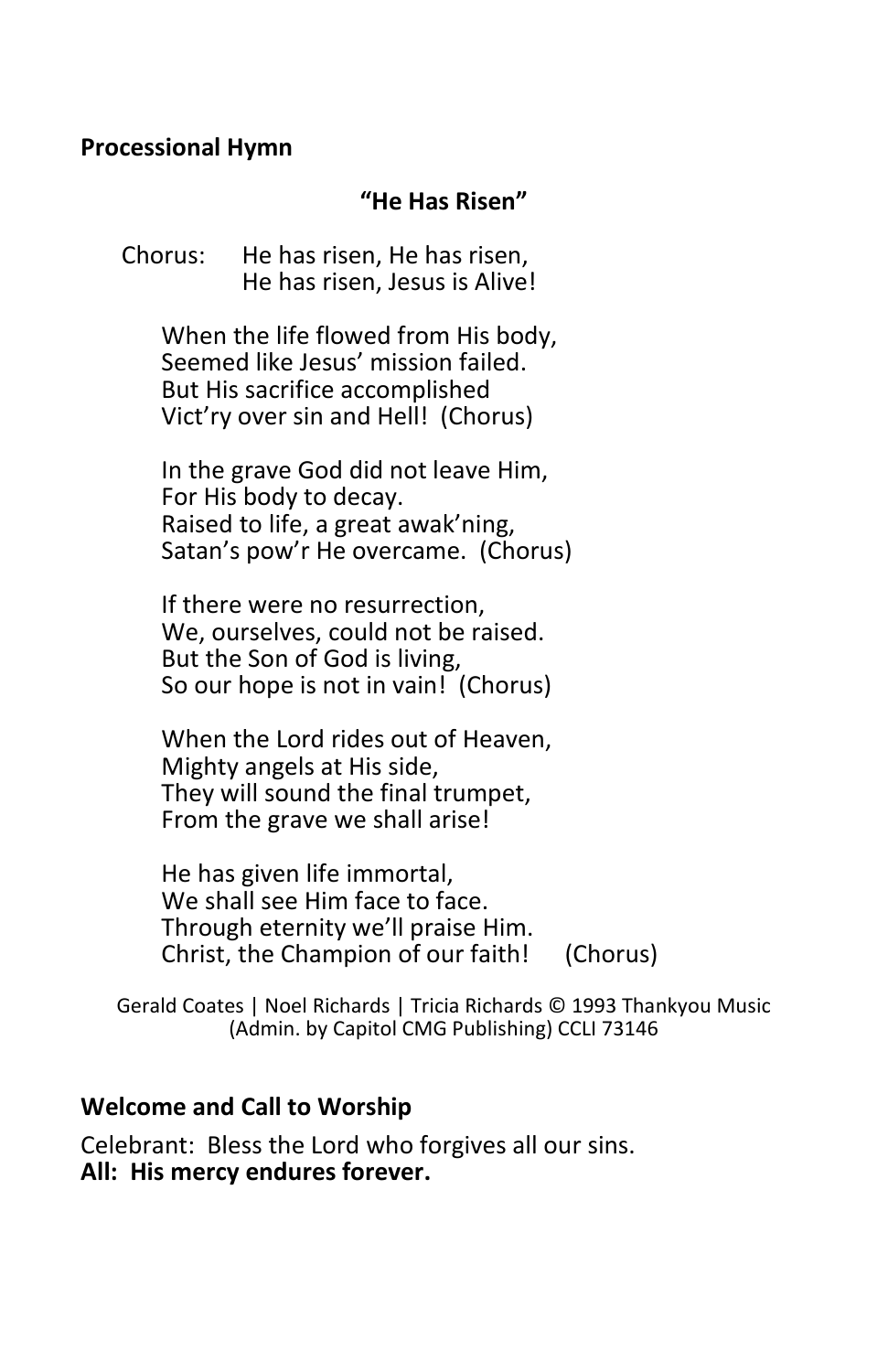# **Collect for Purity**

**All: Almighty God, to you all hearts are open, all desires known, and from you no secrets are hid: Cleanse the thoughts of our hearts by the inspiration of your Holy Spirit, that we may perfectly love you, and worthily magnify your holy Name; through Christ our Lord. Amen.**

# **The Summary of the Law**

Celebrant: Hear what our Lord Jesus Christ says: You shall love the Lord your God with all your heart and with all your soul and with all your mind. This is the first and great commandment.

And the second is like it: You shall love your neighbor as yourself. On these two commandments depend all the Law and the Prophets. (Matthew 22:37-40)

# **The Kyrie**

**Sung: Lord have mercy. Christ have mercy. Lord have mercy. Christ have mercy. Kyrie eleison. Christe eleison. Kyrie eleison. Christe eleison.**

#### **Collect of the Day**

Celebrant: The Lord be with you. **All: And with your spirit.**

Celebrant: Almighty and everlasting God, who in the Paschal mystery established the new covenant of reconciliation: Grant that all who have been reborn into the fellowship of Christ's Body may show forth in their lives what they profess by their faith; through Jesus Christ our Lord, who lives and reigns with you and the Holy Spirit, one God, for ever and ever. **All: Amen.**

#### **Praise and Worship**

#### **"This Is Amazing Grace"**

Who breaks the power of sin and darkness Whose love is mighty and so much stronger The King of Glory the King above all kings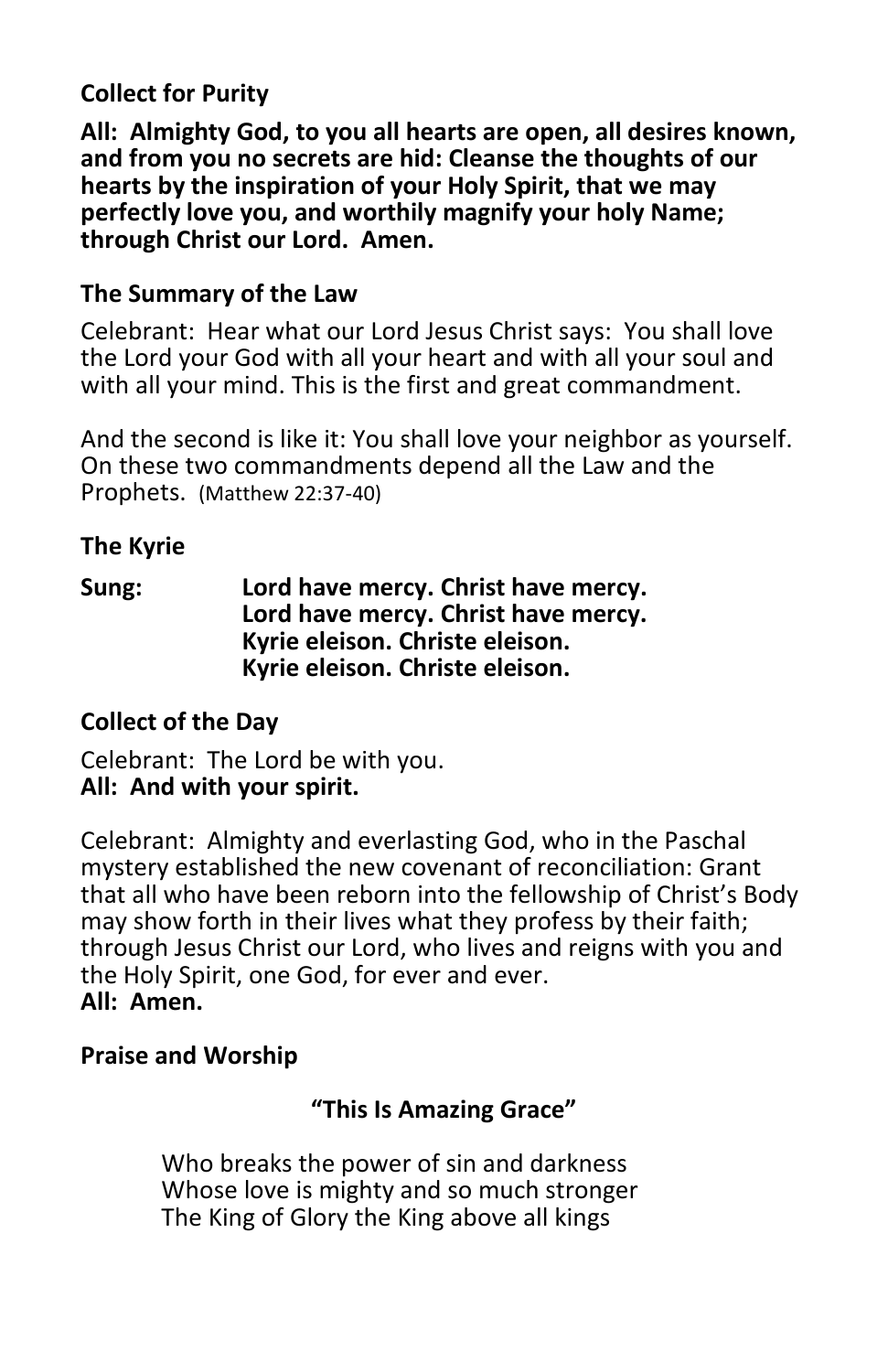Who shakes the whole earth with holy thunder And leaves us breathless in awe and wonder The King of Glory the King above all kings

 Chorus: This is amazing grace, this is unfailing love That You would take my place That You would bear my cross You laid down Your life that I would be set free Oh Jesus I sing for all that You've done for me

Who brings our chaos back into order Who makes the orphan a son and daughter The King of Glory the King of Glory

Who rules the nations with truth and justice Shines like the sun in all of its brilliance The King of Glory the King above all kings

 Bridge: Worthy is the Lamb who was slain Worthy is the King who conquered the grave

Jeremy Riddle | Josh Farro | Phil Wickham© 2012 Phil Wickham Music, Seems Like Music, Sing My Songs, WC Music Corp., Bethel Music Publishing CCLI# 73146

#### **"Christ Is Risen"**

Let no one caught in sin remain Inside the lie of inward shame But fix our eyes upon the cross And run to Him who showed great love And bled for us, freely You've bled for us

Chorus:

Christ is risen from the dead Trampling over death by death Come awake, come awake Come and rise up from the grave Christ is risen from the dead We are one with Him again Come awake, come awake Come and rise up from the grave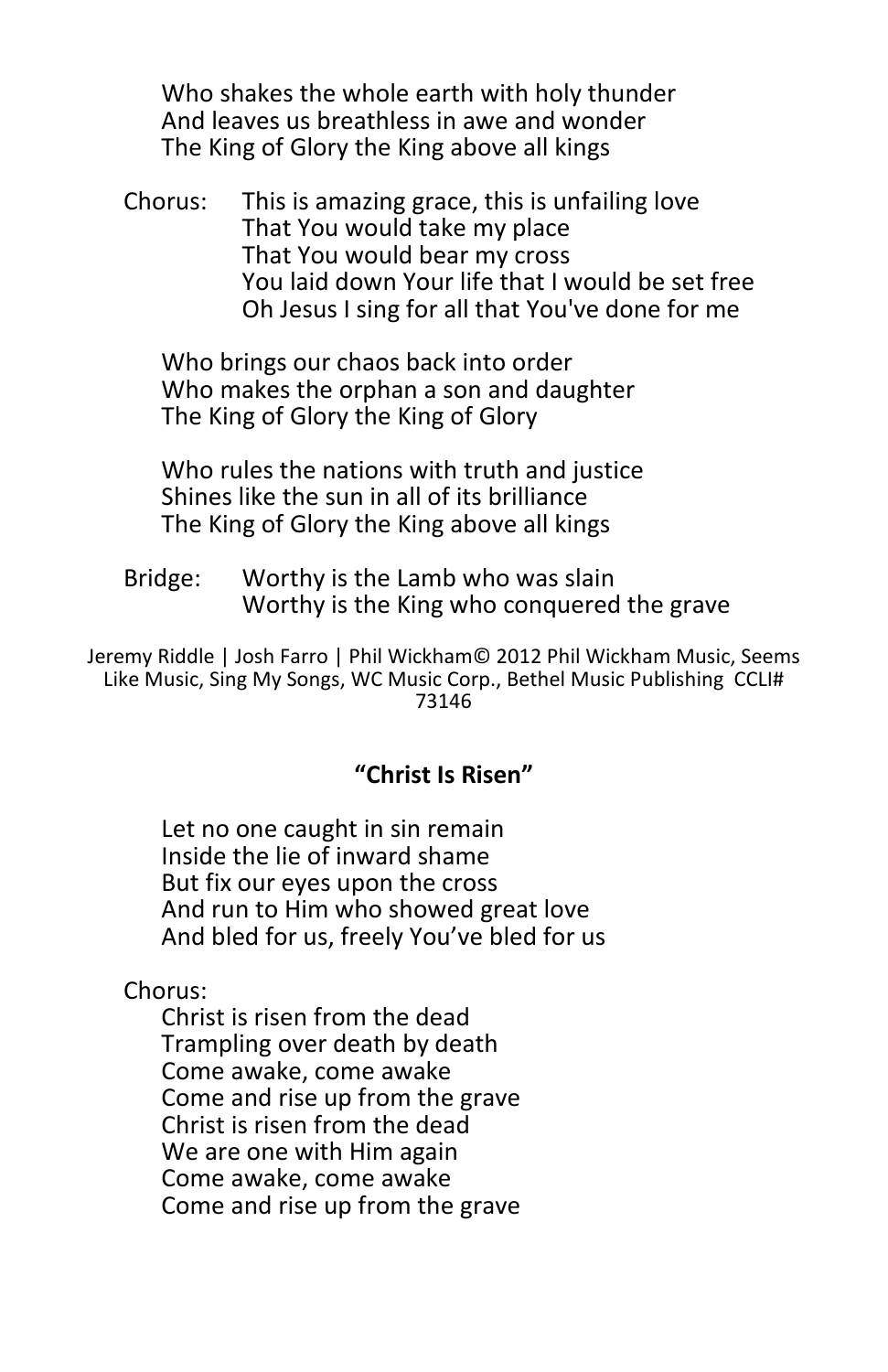Beneath the weight of all our sin You bowed to none but heaven's will No scheme of hell, no scoffer's crown No burden great can hold You down In strength You reign, Forever let Your church proclaim (Chorus)

Bridge:

O death, where is your sting? O hell, where is your victory? O church come stand in the light The glory of God has defeated the night. Singing, O death, where is your sting? O hell, where is your victory? O church come stand in the light Our God is not dead! He's alive! He's alive! (Chorus)

Matt Maher | Mia Fieldes © 2009 spiritandsong.com, Thankyou Music, Sony/ATV Tree Publishing, Upside Down Under CCLI # 73146

## **"Goodness Of God"**

I love You, Lord, for Your mercy never fails me All my days I've been held in Your hands From the moment that I wake up until I lay my head Oh, I will sing of the goodness of God

 Chorus: And all my life You have been faithful And all my life You have been so, so good With every breath that I am able Oh, I will sing of the goodness of God

I love Your voice, You have led me through the fire In the darkest night You are close like no other I've known You as a Father, I've known You as a Friend And I have lived in the goodness of God (Chorus)

 Bridge: 'Cause Your goodness is running after It's running after me Your goodness is running after It's running after me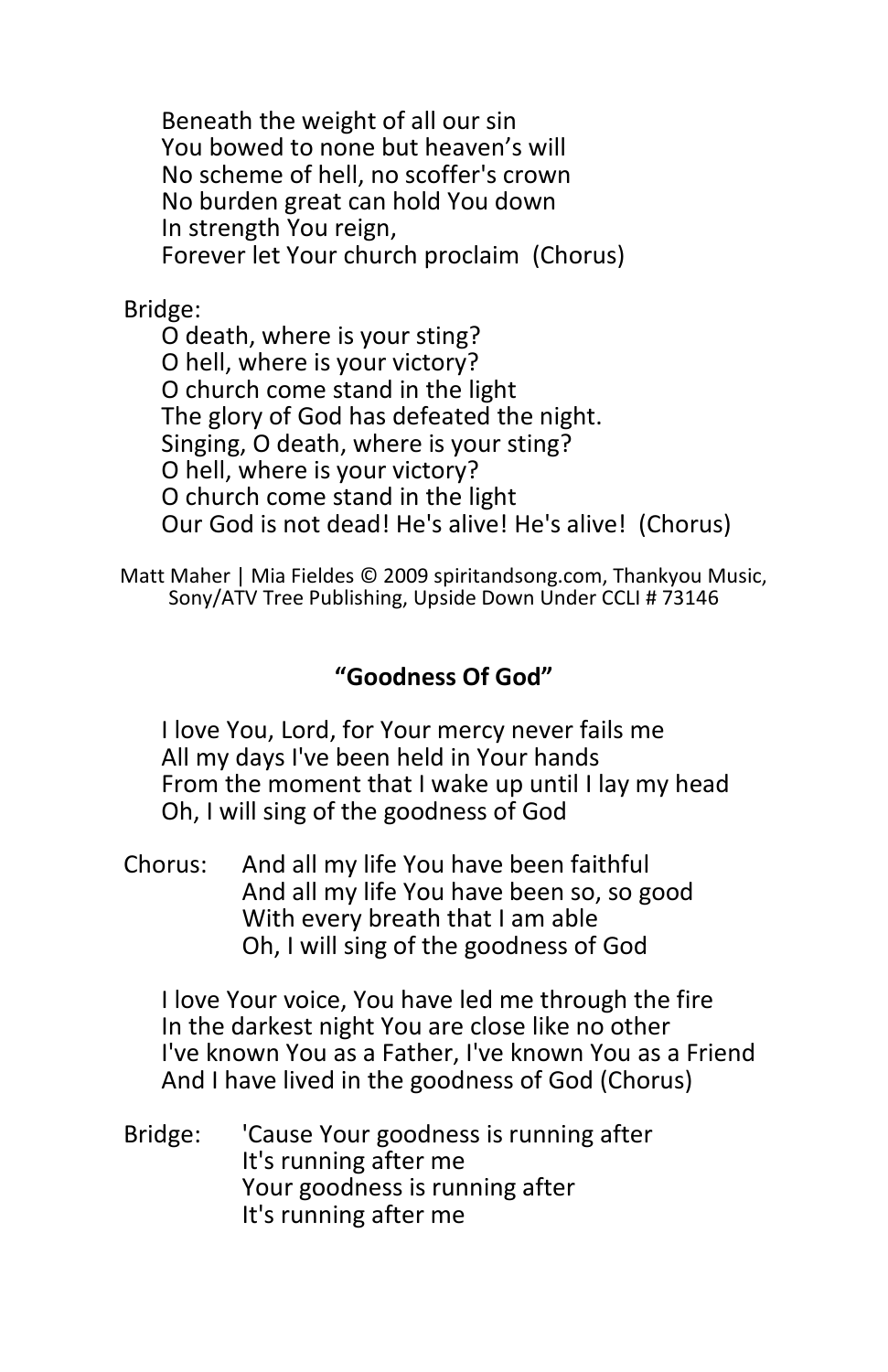With my life laid down I'm surrendered now I give You everything 'Cause Your goodness is running after It's running after me

Ben Fielding | Brian Johnson | Ed Cash | Jason Ingram | Jenn Johnson© 2018 Alletrop Music, SHOUT! Music Publishing Australia, Fellow Ships Music, So Essential Tunes, Bethel Music Publishing CCLI License # 73146

#### **Announcements**

#### **The Lessons**

Acts 5:12a, 17-22, 25-29 Psalm 111 Revelation 1:1-19

*At the end of each reading the lector says:* Lector: This is the word of the Lord. **All: Thanks be to God.** 

#### **The Gospel**

#### **Sung: Alleluia! Alleluia! Opening our hearts to him Singing Alleluia! Alleluia! Jesus is our King**

Sherrell Prebble & Howard Clark© 1978 Celebration Services Ltd., CCLI 73146

Deacon: Hear the Gospel of our Lord Jesus Christ according to John 20:19-31.

#### **All: Glory to You, Lord Christ.**

*At the end of the reading:* Deacon: This is the Gospel of the Lord. **All: Praise to you, Lord Christ.**

#### **The Message**

#### **The Presentation**

Bishop: The Candidates for Holy Baptism will now be presented.

*The Candidates who are able to answer for themselves are presented individually by their Sponsors.*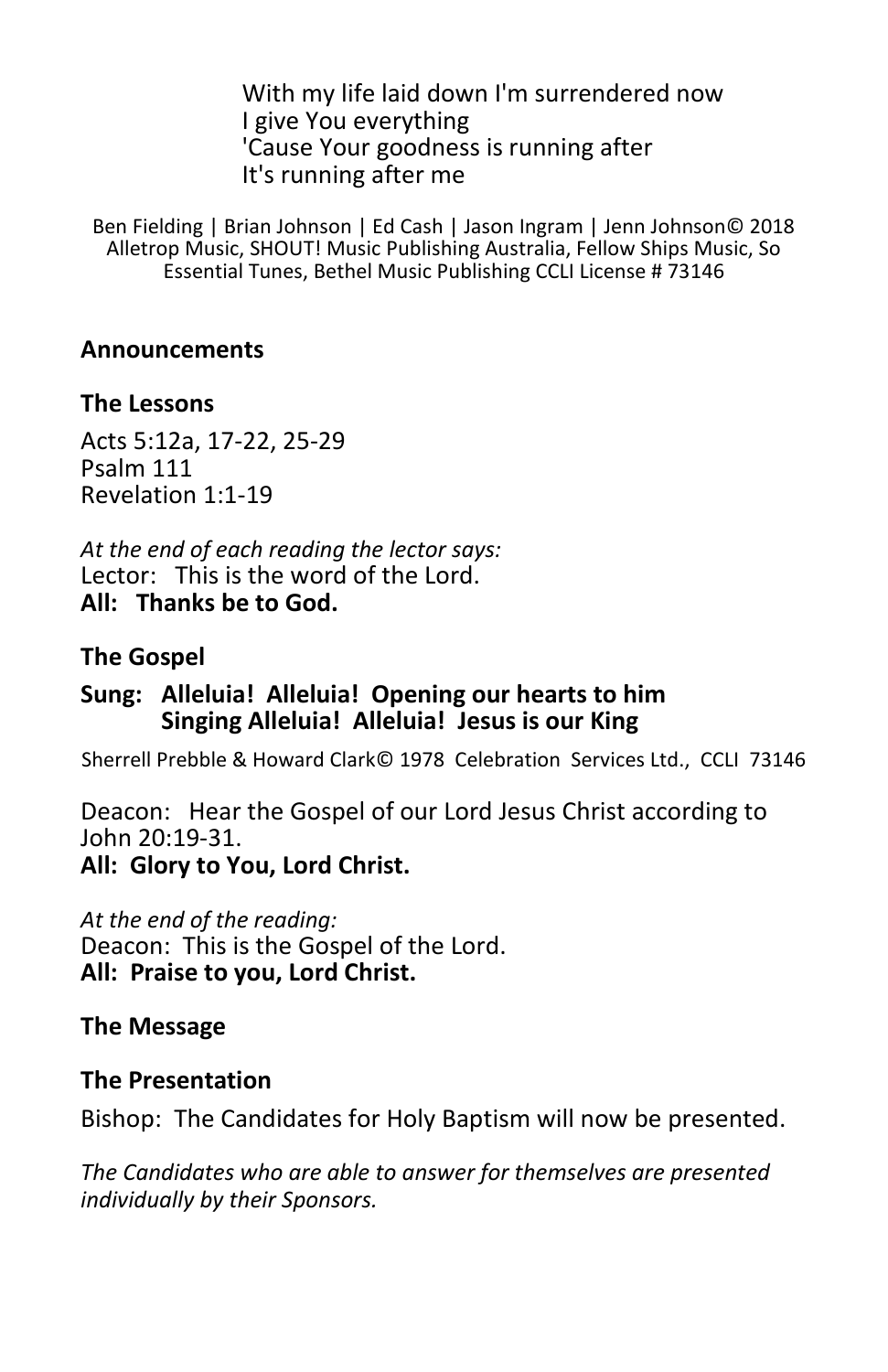Bishop: Have you already been baptized?

Candidate: No.

Bishop: Do you desire to be baptized?

Candidate: I do.

*The Candidates who are unable to answer for themselves are presented individually by their Godparents and Sponsoring Parents.*

Bishop: Today, on behalf of this child, you shall make vows to renounce the devil and all his works, to trust God wholeheartedly, and to serve him faithfully. It is your task to see that this child is taught, as soon as he is able to learn, the meaning of all these vows, and of the Faith that you will profess as revealed in the Holy Scriptures.

He must come to put his faith in Jesus Christ, and learn the Creeds, the Lord's Prayer, the Ten Commandments, and all other things that a Christian ought to know, believe, and do for the welfare of his soul.

When he has embraced all these, he is to come to the Bishop to be confirmed, that he may publicly claim the Faith for his own and be further strengthened by the Holy Spirit to serve Christ and his kingdom. Are you willing and ready to undertake this?

Godparents and Sponsoring Parents: I am, the Lord being my helper.

Bishop: The candidates for Confirmation, Reception and Reaffirmation will now be presented.

*The Candidates and Presenter stand facing the Bishop.*

Presenter: Reverend Father in God, we present these persons to receive the laying on of hands.

Bishop: Have they been adequately prepared?

Presenters They have.

Bishop: Have they been adequately prepared?

Presenter: They have.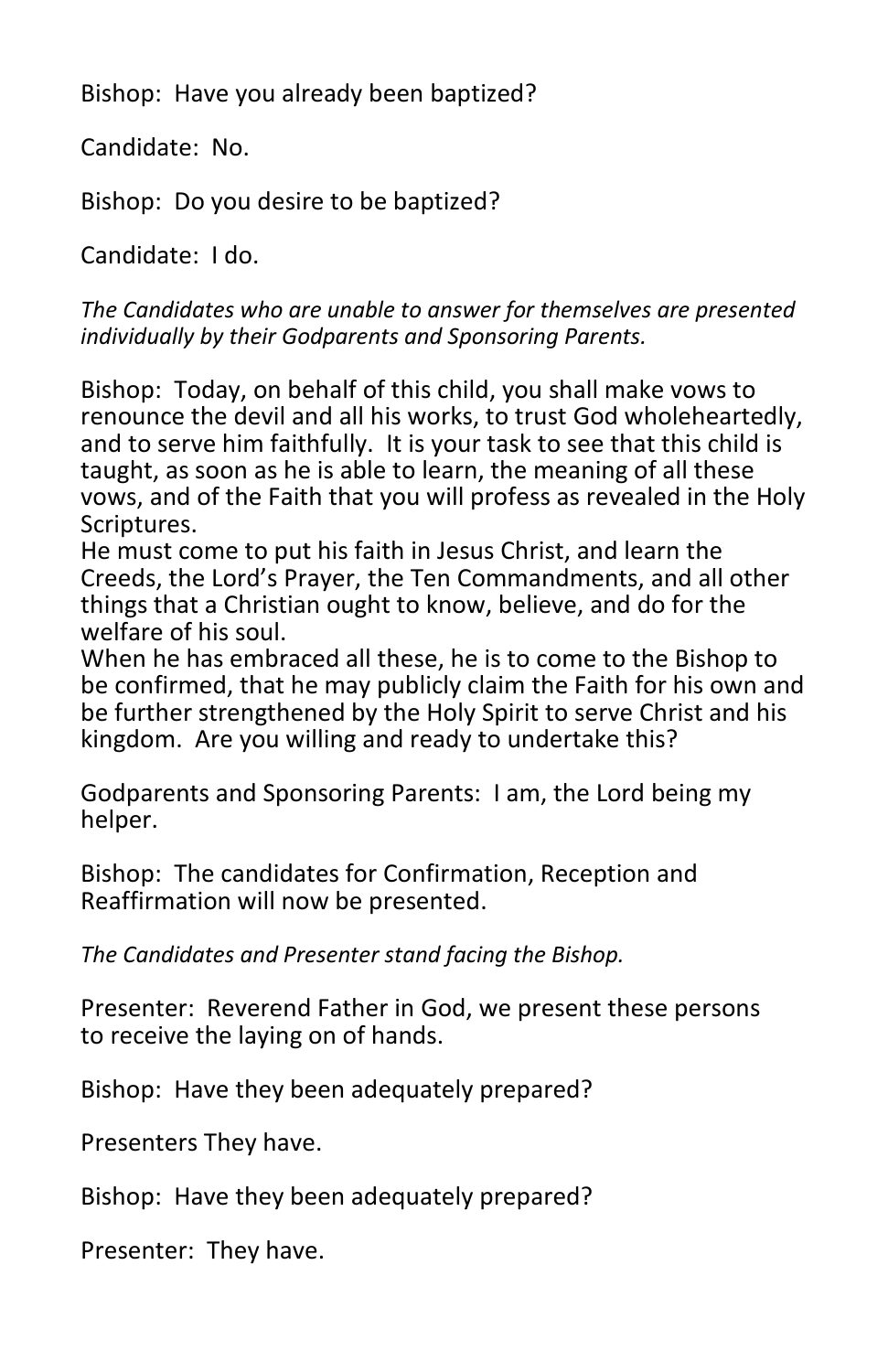#### **Profession of Faith**

Bishop: Do you renounce the devil and all the spiritual forces of wickedness that rebel against God?

Candidates: Answer I renounce them.

Bishop: Do you renounce the empty promises and deadly deceits of this world that corrupt and destroy the creatures of God?

Candidates: I renounce them.

Bishop: Do you renounce the sinful desires of the flesh that draw you from the love of God?

Candidates: I renounce them.

Bishop: Almighty God deliver you from the powers of darkness and evil, and lead you into the light and obedience of the kingdom of his Son Jesus Christ our Lord. **All: Amen.**

Bishop: Do you turn to Jesus Christ and confess him as your Lord and Savior?

Candidates: I do.

Bishop: Do you joyfully receive the Christian Faith, as revealed in the Holy Scriptures of the Old and New Testaments?

Candidates: I do.

Bishop: Will you obediently keep God's holy will and commandments, and walk in them all the days of your life?

Candidates: I will, the Lord being my helper.

Bishop: Will you who witness these vows do all in your power to support these persons in their life in Christ? **All: We will.**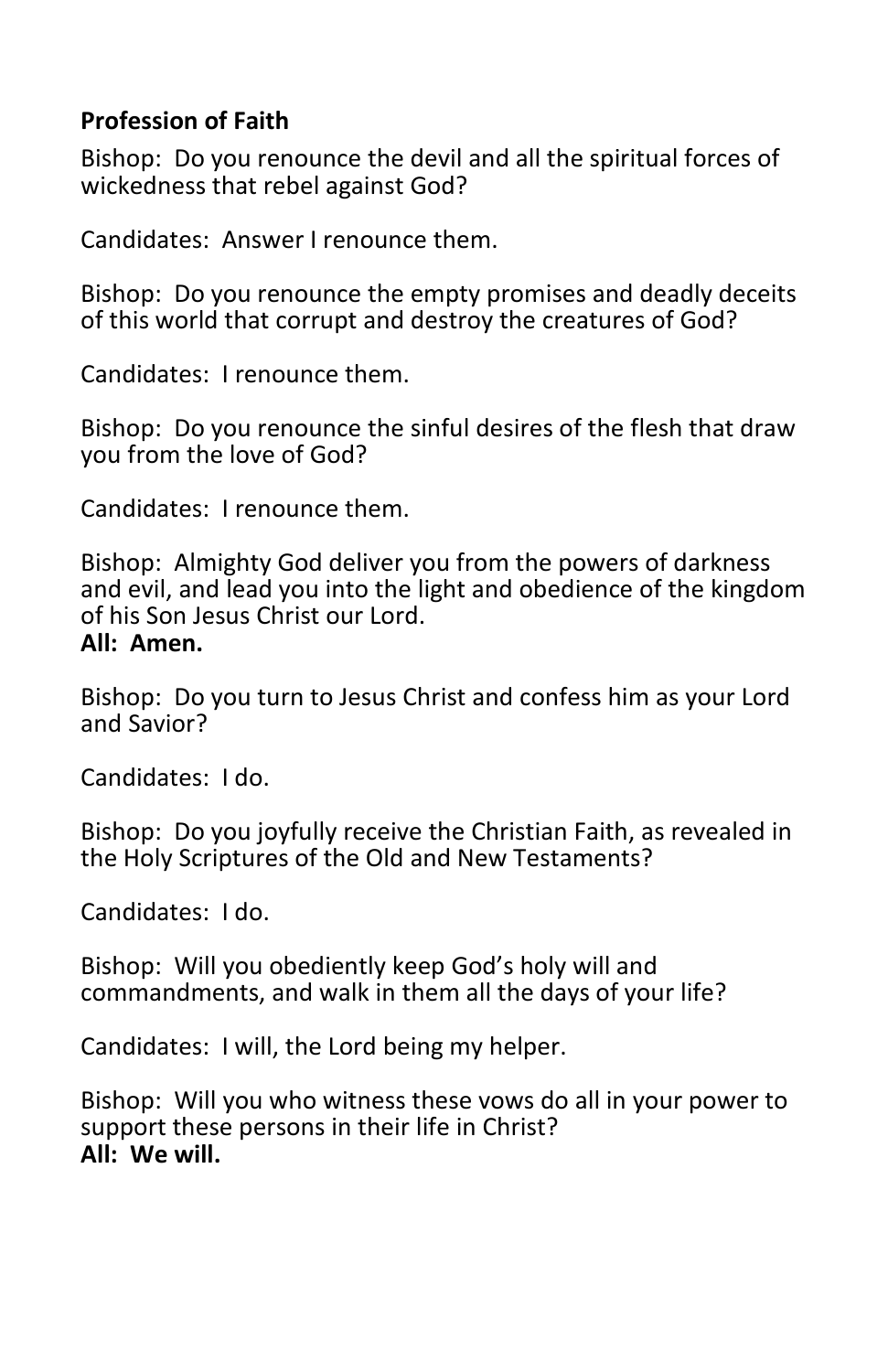Bishop: Let us join with these Candidates to proclaim our faith in the words of the ancient baptismal confession, the Apostles' Creed.

Bishop: Do you believe and trust in God the Father? **All: I do. I believe in God the Father almighty, creator of heaven and earth.** 

Bishop: Do you believe and trust in Jesus Christ? **All: I do. I believe in Jesus Christ, his only Son, our Lord. He was conceived by the Holy Spirit and born of the Virgin Mary. He suffered under Pontius Pilate, was crucified, died, and was buried. He descended to the dead. On the third day he rose again. He ascended into heaven and is seated at the right hand of the Father. He will come again to judge the living and the dead.** 

Bishop: Do you believe and trust in the Holy Spirit? **All: I do. I believe in the Holy Spirit, the holy catholic Church, the communion of saints, the forgiveness of sins, the resurrection of the body, and the life everlasting. Amen.** 

# **Prayer for the Candidates for Holy Baptism**

Bishop: Almighty and everlasting Father, in your great mercy you saved Noah and his family in the Ark from the destruction of the flood, prefiguring the Sacrament of Holy Baptism. Look mercifully upon these your servants. Wash and sanctify them through your Holy Spirit, that they may be delivered from destruction and received into the Ark of Christ's Church; and being steadfast in faith, joyful through hope, and rooted in love, they may pass through the turbulent floods of this troublesome world and come into the land of everlasting life, through Jesus Christ our Lord.

#### **All: Amen.**

# **Thanksgiving over the Water**

*The Deacon, or the Bishop, pours the water for Baptism.* 

Bishop: The Lord be with you. **All: And with your spirit.** 

Bishop: Lift up your hearts. **All: We lift them up to the Lord.**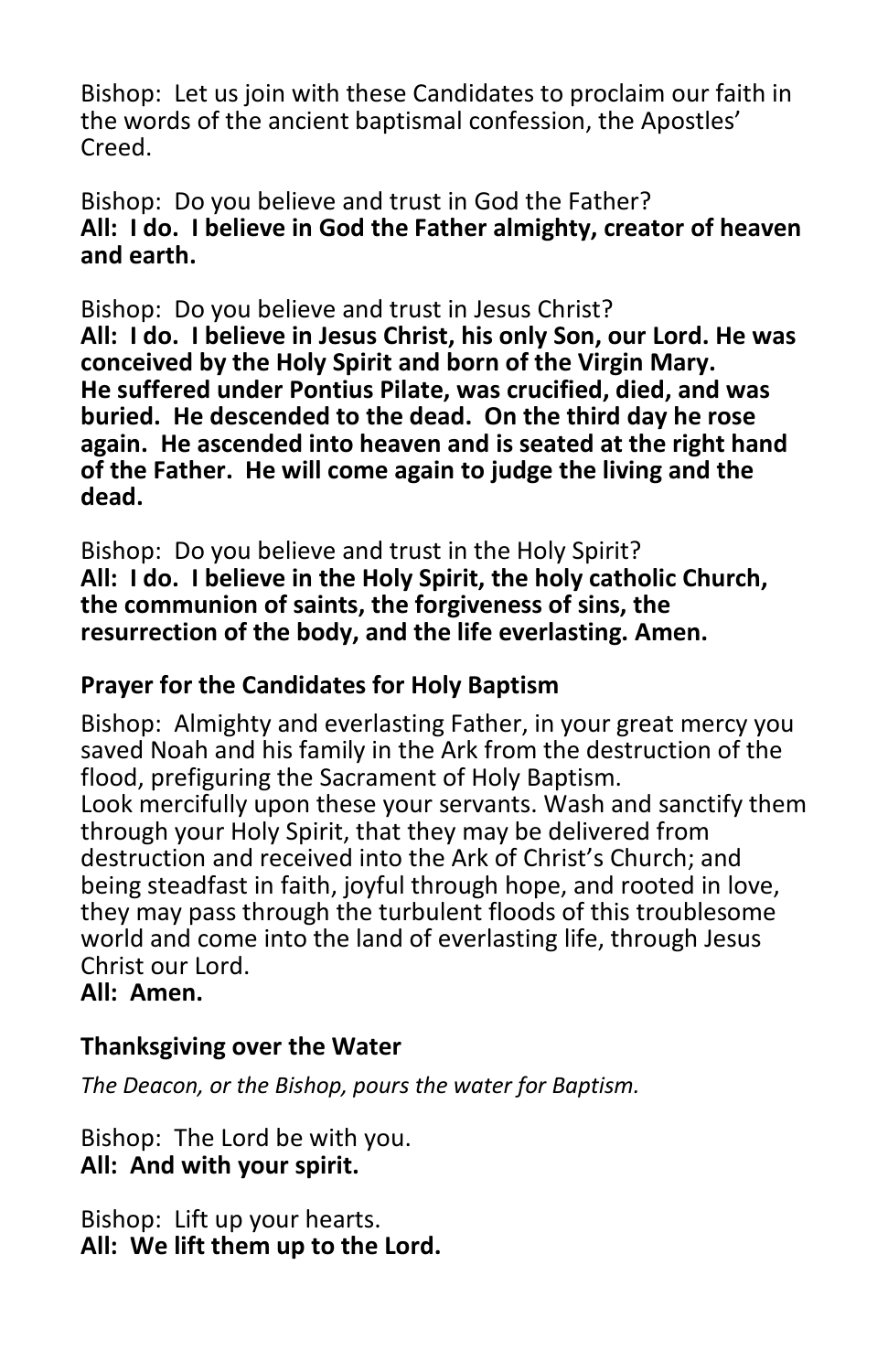Bishop: Let us give thanks to the Lord our God. **All: It is right to give him thanks and praise.** 

Bishop: We thank you, Almighty God, for the gift of water. Over it the Holy Spirit moved in the beginning of creation. Through it you led the children of Israel out of their bondage in Egypt into the land of promise. In it your Son Jesus received the baptism of John in the River Jordan when the Holy Spirit descended upon him as a dove.

We thank you, Father, for the water of Baptism. In it we are buried with Christ in his death. By it we share in his resurrection. Through it we are made regenerate by the Holy Spirit. Therefore, in joyful obedience to your Son, we bring into his fellowship those who come to him in faith, baptizing them in the Name of the Father, and of the Son, and of the Holy Spirit.

Now, Father, sanctify this water by the power of your Holy Spirit. May all who are baptized here be cleansed from sin, be born again, and continue for ever faithful in the risen life of Jesus Christ our Savior. To him, to you, and to the Holy Spirit, be all honor and glory, now and for ever.

**All: Amen.**

#### **The Baptism**

*Then the Celebrant immerses the Candidate or pours water upon the Candidate three times. The Celebrant makes the sign of the Cross upon the forehead of the newly baptized (and may use the Oil of Chrism to do so). If garments or candles are presented, they are given here.* 

Bishop: Heavenly Father, we thank you that by water and the Holy Spirit you have bestowed upon these your servants the forgiveness of sin, received them as your own children by adoption, made them members of your holy Church, and raised them to the new life of grace. Sustain them, O Lord, in your Holy Spirit, that they may enjoy everlasting salvation through Jesus Christ our Lord.

#### **All: Amen.**

Bishop: Let us welcome the newly baptized.

**All: We receive you into the fellowship of the Church. Confess the faith of Christ crucified, proclaim his resurrection, and share with us in the royal priesthood of all his people.**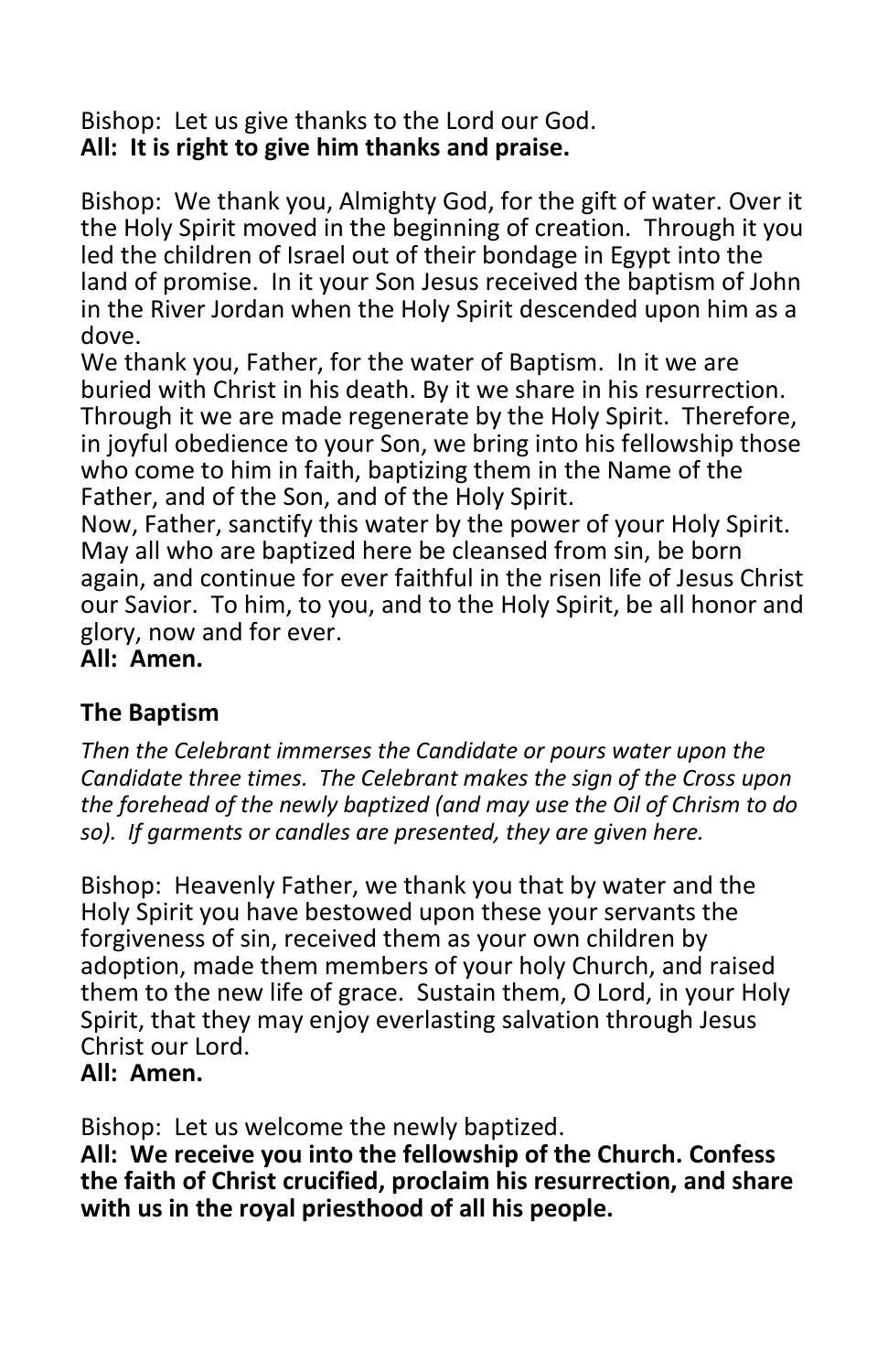# **The Confirmations, Receptions, and Reaffirmations**

Bishop: Let us now pray for those who have made an adult profession of Faith and who seek the laying on of hands. Almighty and ever living God, we beseech you to strengthen these your servants for witness and ministry through the power of your Holy Spirit. Daily increase in them your manifold virtues of grace: the spirit of wisdom and understanding, the spirit of counsel and might, the spirit of knowledge and true godliness, and the spirit of holy fear, now and for ever. **All: Amen.** 

*Each confirmand kneels in front of the Bishop. The Bishop, then laying his hands upon the person's head and prays.* 

Bishop: Almighty and ever living God, let your fatherly hand ever be upon these your servants; let your Holy Spirit ever be with them; and so lead them in the knowledge and obedience of your Holy Word, that they may faithfully serve you in this life, and joyfully dwell with you in the life to come; through Jesus Christ our Lord.

**All: Amen.** 

#### **The Peace**

Deacon:The Peace of the Lord be always with you. **All: And with your spirit.**

Deacon: Exchange with one another the Lord's Peace.

**The Offertory** *(Tithes and offerings are collected at this time)*

Celebrant: Do not neglect to do good and to share what you have, for such sacrifices are pleasing to God. (Hebrews 13:16)

#### **"He's Alive "**

Don Francisco © 1977 New Spring CCLI License # 73146

**Doxology**

#### **Sung: Praise God from whom all blessings flow Praise Him all creatures here below Praise him above ye heavenly host Praise Father, Son, and Holy Ghost. Amen.**

Louis Bourgeois | Thomas Ken © Words & Music: Public Domain Music CCLI# 73146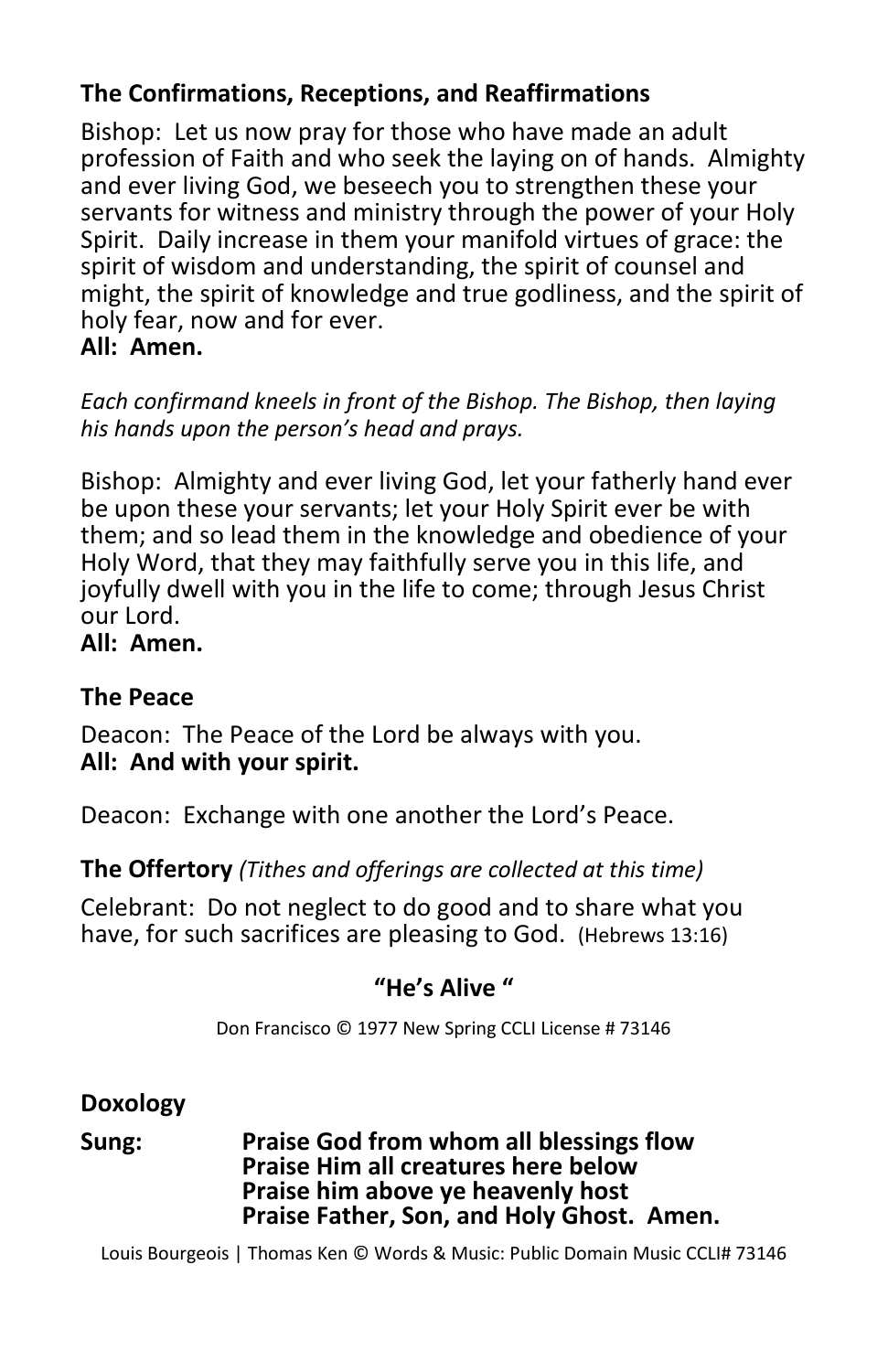Celebrant: All things come of you, O Lord. **All: And of Your own have we given You.**

#### **The Great Thanksgiving**

Celebrant: The Lord be with you. **All: And with your spirit.**

Celebrant: Lift up your hearts. **All: We lift them up to the Lord.**

Celebrant: Let us give thanks to the Lord our God. **All: It is right to give him thanks and praise.**

Celebrant: It is right, our duty and our joy, always and everywhere to give thanks to you, Father Almighty, Creator of heaven and earth.

But chiefly are we bound to praise you for the glorious resurrection of your Son Jesus Christ our Lord; for he is the true Paschal Lamb, who was offered for us, and has taken away the sin of the world; who by his death has destroyed death, and by his rising to life again has won for us everlasting life.

Therefore, we praise you, joining our voices with Angels and Archangels and with all the company of heaven, who forever sing this hymn to proclaim the glory of your Name:

#### **The Sanctus**

**Sung: Holy, Holy, Holy Lord, God of power and might, Heaven and earth are filled with your glory. Holy, Holy, Holy Lord, God of power and might, Heaven and earth are filled with your glory. Hosanna, Hosanna in the highest. Hosanna, Hosanna in the highest. Blessed is He who comes in the name of the Lord, Hosanna in the highest!** 

Peter Scholtes © 1966, 1970 F.E.L. Publications CCLI License # 73146

Celebrant: Holy and gracious Father: In your infinite love you made us for yourself; and when we had sinned against you and become subject to evil and death, you, in your mercy, sent your only Son into the world for our salvation.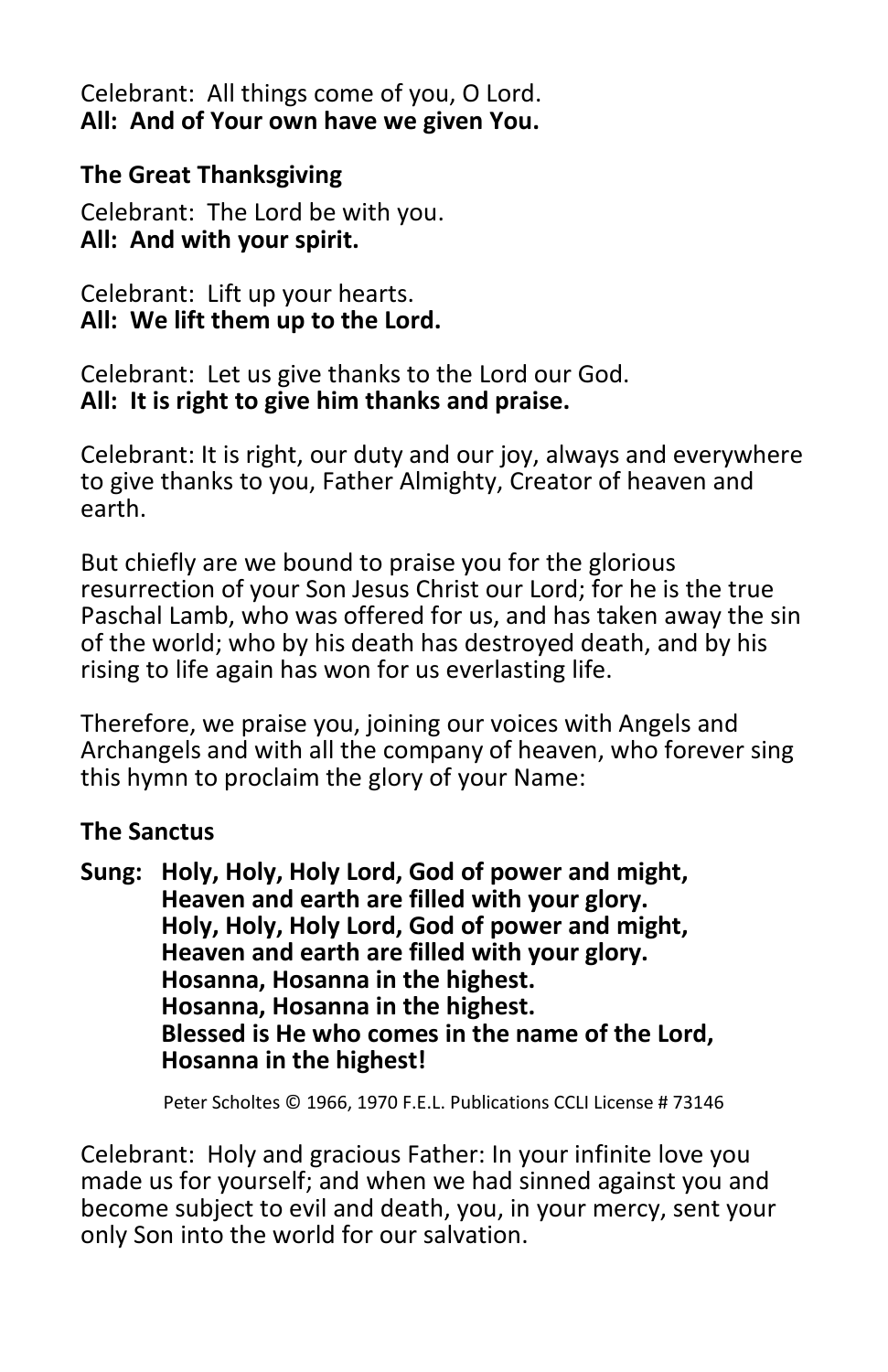By the Holy Spirit and the Virgin Mary he became flesh and dwelt among us. In obedience to your will, he stretched out his arms upon the cross and offered himself once for all, that by his suffering and death we might be saved.

By his resurrection he broke the bonds of death, trampling Hell and Satan under his feet. As our great high priest, he ascended to your right hand in glory; that we might come with confidence before the throne of grace.

On the night that he was betrayed, our Lord Jesus Christ took bread; and when he had given thanks, he broke it, and gave it to his disciples, saying, "Take, eat; this is my Body which is given for you: Do this in remembrance of me."

Likewise, after supper, Jesus took the cup, and when he had given thanks, he gave it to them, saying, "Drink this, all of you; for this is my Blood of the New Covenant, which is shed for you, and for many, for the forgiveness of sins: Whenever you drink it, do this in remembrance of me."

#### **Mystery of Faith**

Deacon: Therefore, we proclaim the mystery of faith: **All: Christ has died. Christ is risen. Christ will come again.**

Celebrant: We celebrate the memorial of our redemption, O Father, in this sacrifice of praise and thanksgiving, and we offer you these gifts. Sanctify them by your Word and Holy Spirit to be for your people the Body and Blood of your Son Jesus Christ.

Sanctify us also, that we may worthily receive this holy sacrament, and be made one body with him, so that he may dwell in us and we in him. And bring us with all your saints into the fullness of your heavenly kingdom, where we shall see our Lord: **All: Face to Face.**

All this we ask through your Son Jesus Christ: By him, and with him, and in him, in the unity of the Holy Spirit, all honor and glory is yours, Almighty Father, now and forever. **All: Amen.**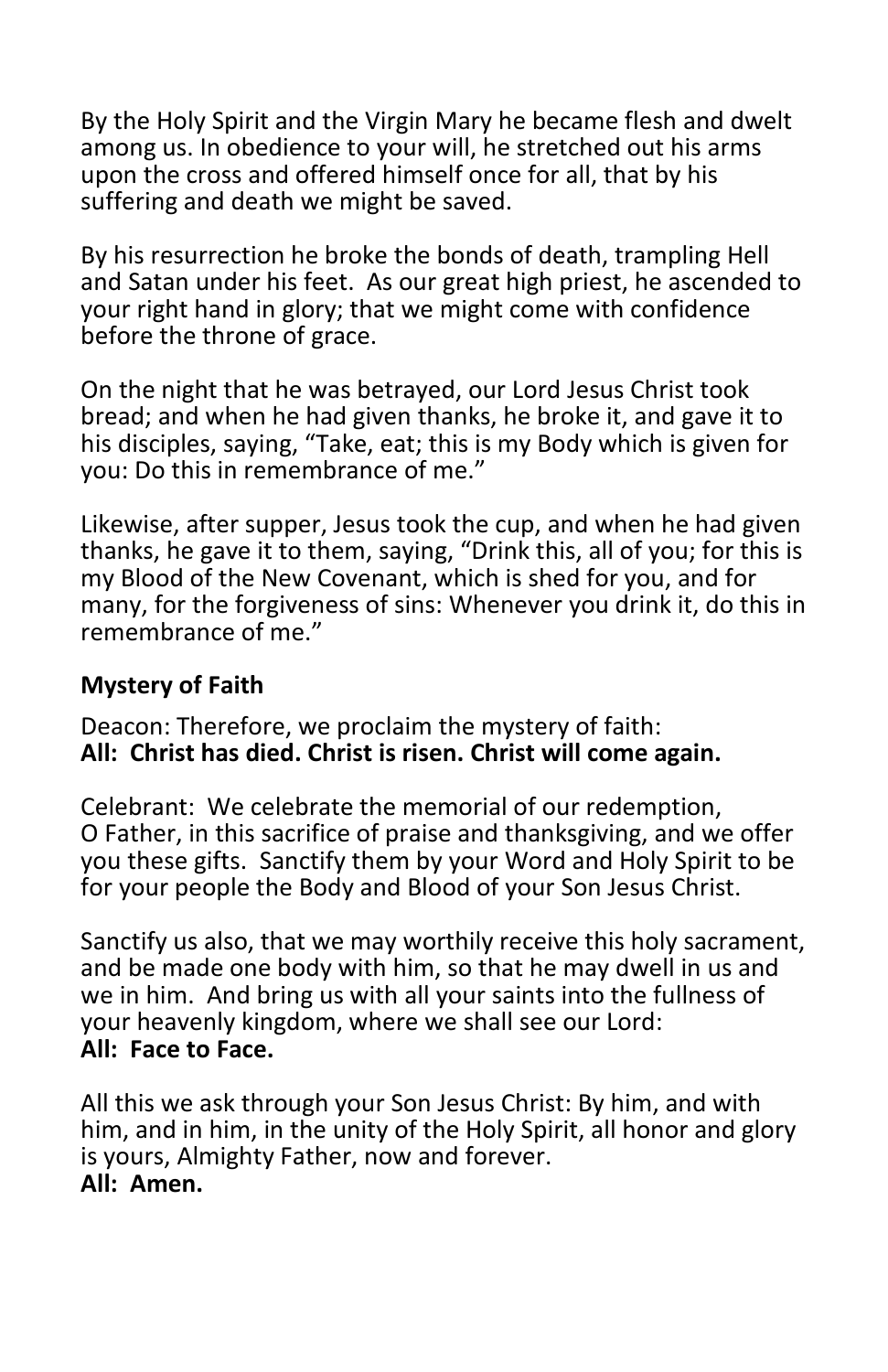Celebrant: And now as our Savior Christ has taught us, we are bold to pray:

**All: Our Father Who art in Heaven, hallowed be Thy name Thy kingdom come, Thy will be done On earth as in heaven Give us this day our daily bread, And forgive us our trespasses As we forgive those who trespass against us And lead us not into temptation, but deliver us from evil For Thine is the kingdom the power and the glory Forever and ever. Amen.**

#### **The Breaking of the Bread**

Celebrant: Every time we eat this bread and drink this cup **All: We proclaim the Lord's death until he comes.**

**The Prayer of Humble Access**

**All: We do not presume to come to this, your table, O merciful Lord, trusting in our own righteousness, but in your abundant and great mercies.** 

**We are not worthy so much as to gather up the crumbs under your table; but you are the same Lord, whose character is always to have mercy.** 

**Grant us, therefore, gracious Lord, so to eat the flesh of your dear Son Jesus Christ, and to drink his blood, that our sinful bodies may be made clean by his body, and our souls washed through his most precious blood, and that we may evermore dwell in him, and he in us. Amen.**

#### **The Agnus Dei**

Celebrant: Lamb of God, you take away the sin of the world **All: Have mercy on us.** 

Celebrant: Lamb of God, you take away the sin of the world **All: Have mercy on us.** 

Celebrant: Lamb of God, you take away the sin of the world **All: Grant us your peace.**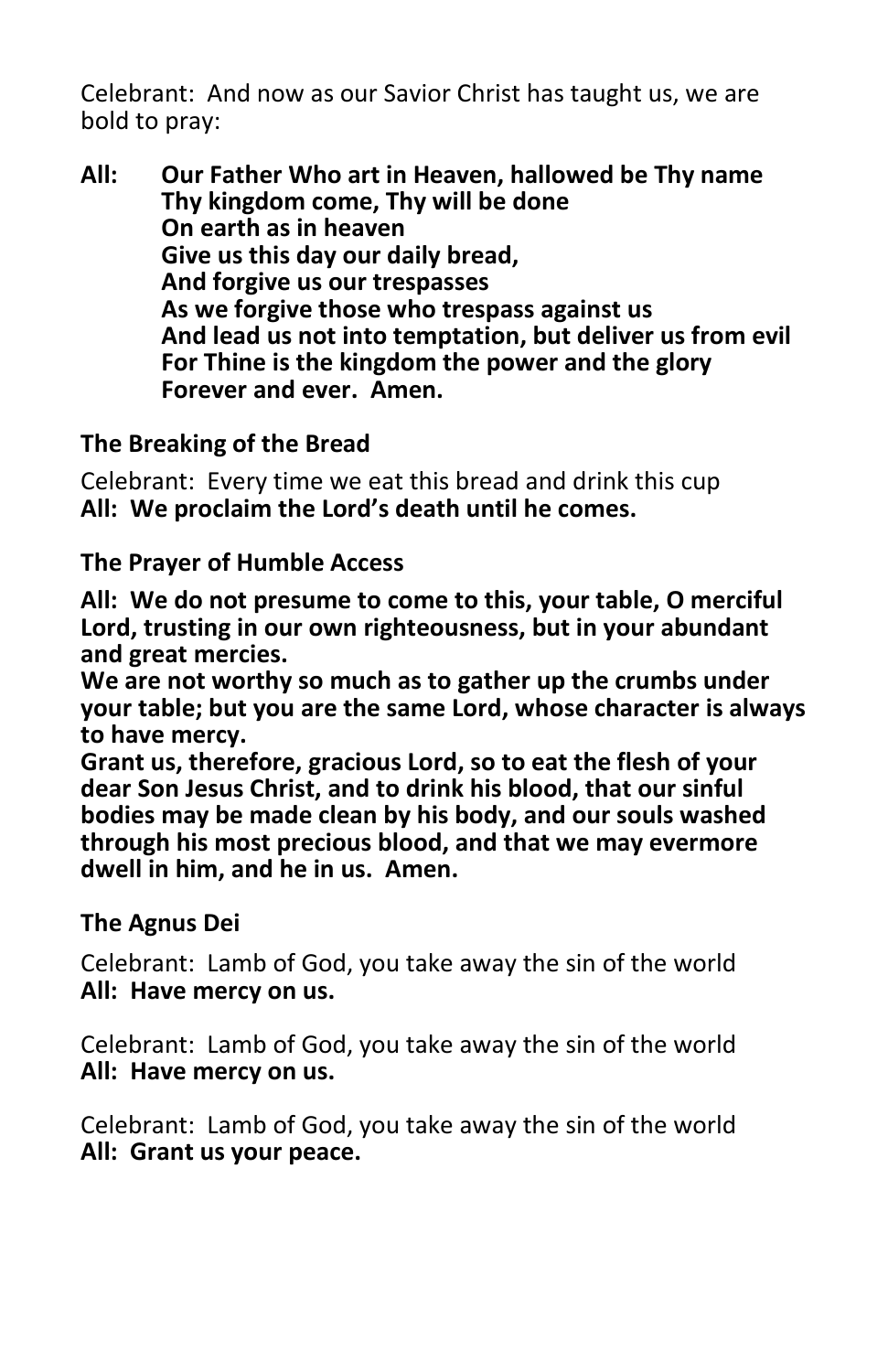Celebrant: The gifts of God, for the people of God. Take them in remembrance that Christ died for you, and feed on him in your hearts by faith with thanksgiving.

Celebrant: The Body of Christ, the Bread of Heaven. The Blood of Christ, the Cup of Salvation.

#### **Music During Communion**

#### **"Only The Blood"**

Holiness is Your life in me, Making me clean through Your blood. Holiness is Your fire in me, Purging my heart like a flood.

#### Pre-Chorus:

I know You are perfect in holiness. Your life in me, setting me free, making me holy.

 Chorus: Only the blood of Jesus covers all of my sin, Only the life of Jesus renews me from within. Your blood is enough, Your mercy complete. Your work of atonement, paid for my debts, Making me holy only the blood of Jesus.

Brian Doerksen © 1990 Mercy / Vineyard Publishing, Vineyard Songs Canada CCLI License # 73146

#### **"Be the Center"**

Jesus, be the center, be my source, be my light, Jesus Jesus, be the center, be my hope, be my song, Jesus

 Chorus: Be the fire in my heart, be the wind in these sails Be the reason that I live, Jesus, Jesus

Jesus, be my vision, be my path, be my guide, Jesus

Michael Frye © 1999 Vineyard Songs (UK/Eire) CCLI License # 73146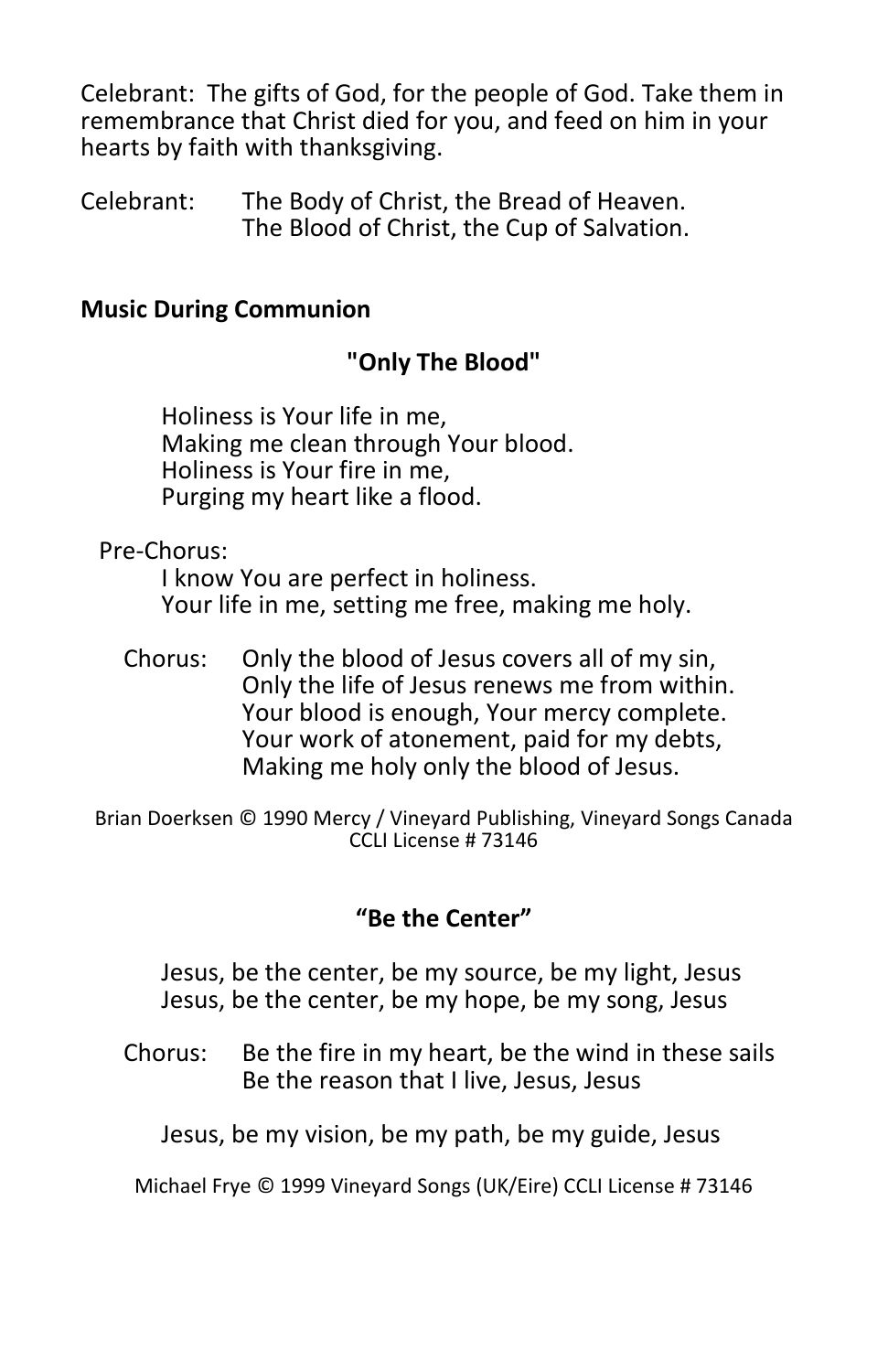# **"You Are My Righteousness"**

You are my righteousness, You are my joy. You are my righteousness, You are my joy.

I will bow down to You, Jesus, my Lord. I will bow down to You, Jesus, my Lord.

Jon Goll ©1984 Com Mission Publications B.M.I. St. Luke's Music Ministry

#### **Post Communion Prayer**

**All: Heavenly Father, we thank you for feeding us with the spiritual food of the most precious Body and Blood of your Son our Savior Jesus Christ; and for assuring us in these holy mysteries that we are living members of the Body of your Son, and heirs of your eternal kingdom.** 

**And now, Father, send us out into the world to do the work you have given us to do, to love and serve you as faithful witnesses of Christ our Lord. To him, to you, and to the Holy Spirit, be honor and glory, now and forever. Amen.**

Celebrant: All our problems **All: We send to the cross of Christ**

Celebrant: All our difficulties **All: We send to the cross of Christ**

Celebrant: All the devil's works **All: We send to the cross of Christ**

Celebrant: And all of hopes **All: We set on the risen Christ**

#### **The Blessing**

Bishop: Go forth into the world in peace, be of good courage, and fight the good fight of faith, that you may finish your course with joy; and the blessing of God Almighty, the Father, the Son, and the Holy Spirit, be among you, and remain with you always. **All: Amen.**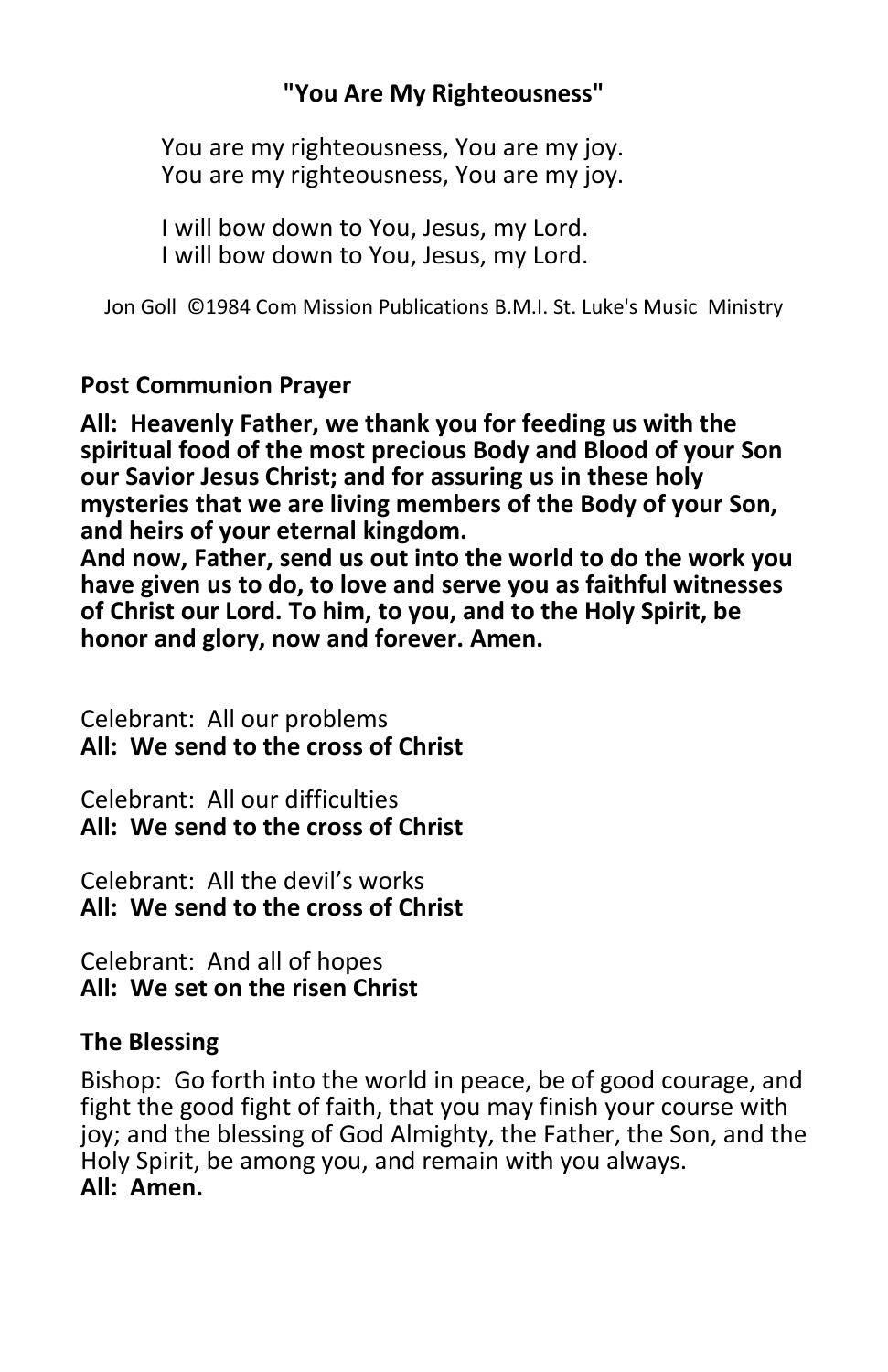#### **"Shout To The North"**

Men of faith rise up and sing Of the great and glorious King You are strong when you feel weak In your brokenness complete

 Chorus: Shout to the north and the south Sing to the east and the west Jesus is Savior to all Lord of heaven and earth

Rise up women of the truth Stand and sing to broken hearts Who can know the healing power Of our awesome King of love (Chorus)

 Bridge: We've been through fire, we've been through rain We've been refined by the power of His name We've fallen deeper in love with You You've burned the truth on our lips (Chorus)

Rise up church with broken wings Fill this place with songs again Of our God who reigns on high By His grace again we'll fly (Chorus)

Martin Smith © 1995 Curious? Music UK CCLI License # 73146

#### **The Dismissal**

Deacon: Let us go forth in the Name of Christ. **All: Thanks be to God.**

Deacon: Exchange with one another the Lord's Peace.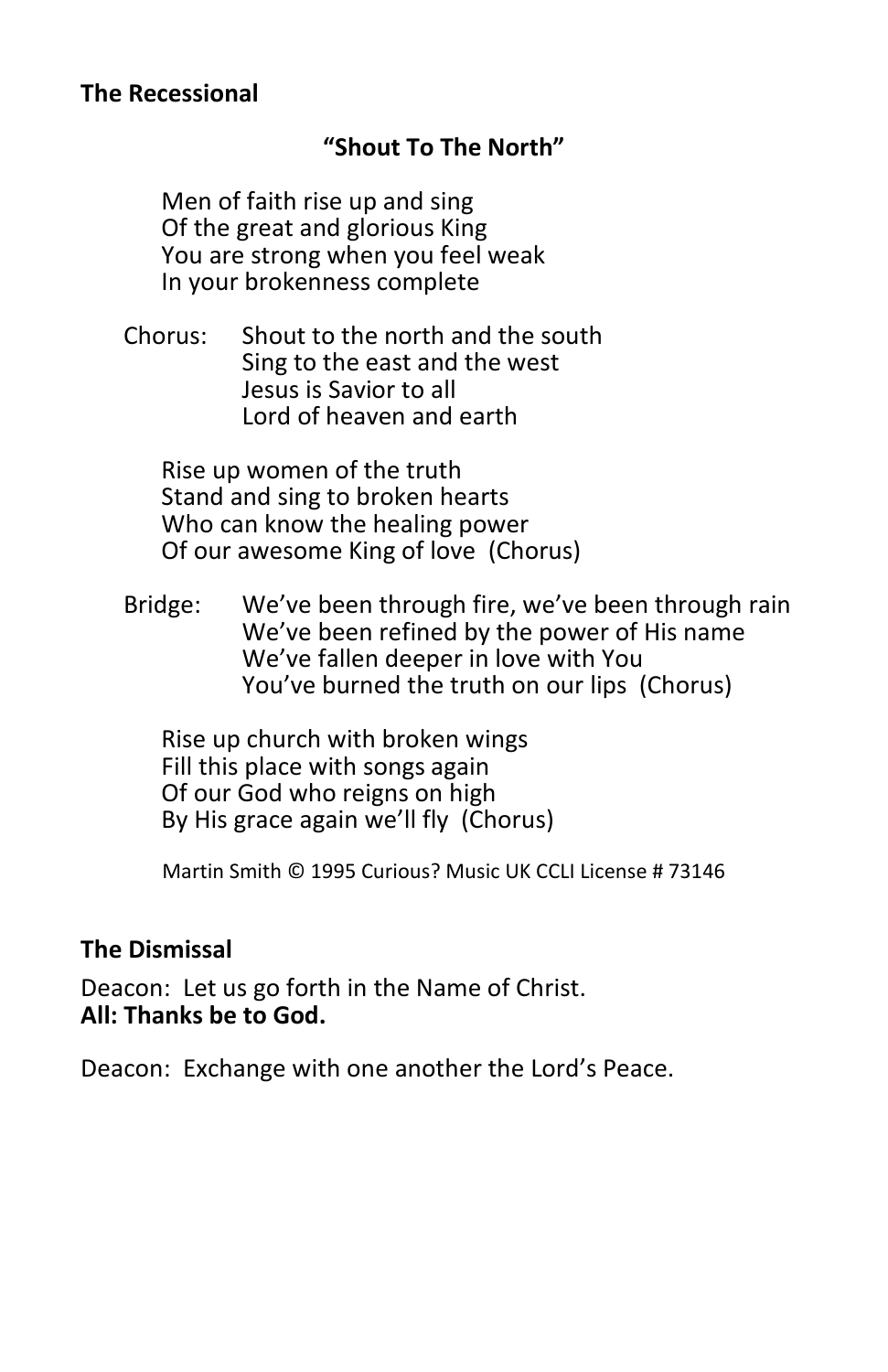## **The Candidates for Baptism, Confirmation, and Reception**

#### **Baptisms**

Braylen Alan William Houck Asher Yoder Ellery Yoder Callan Yoder

#### **Confirmations**

Jacob Auerbach Joshua Auerbach Elisa Crowley Brandon Hadley Rosa Uhlenbrock

#### **Receptions**

Ted Bearer Wendy Crowley Bob Crowley Cathy Yoder Tyler Yoder